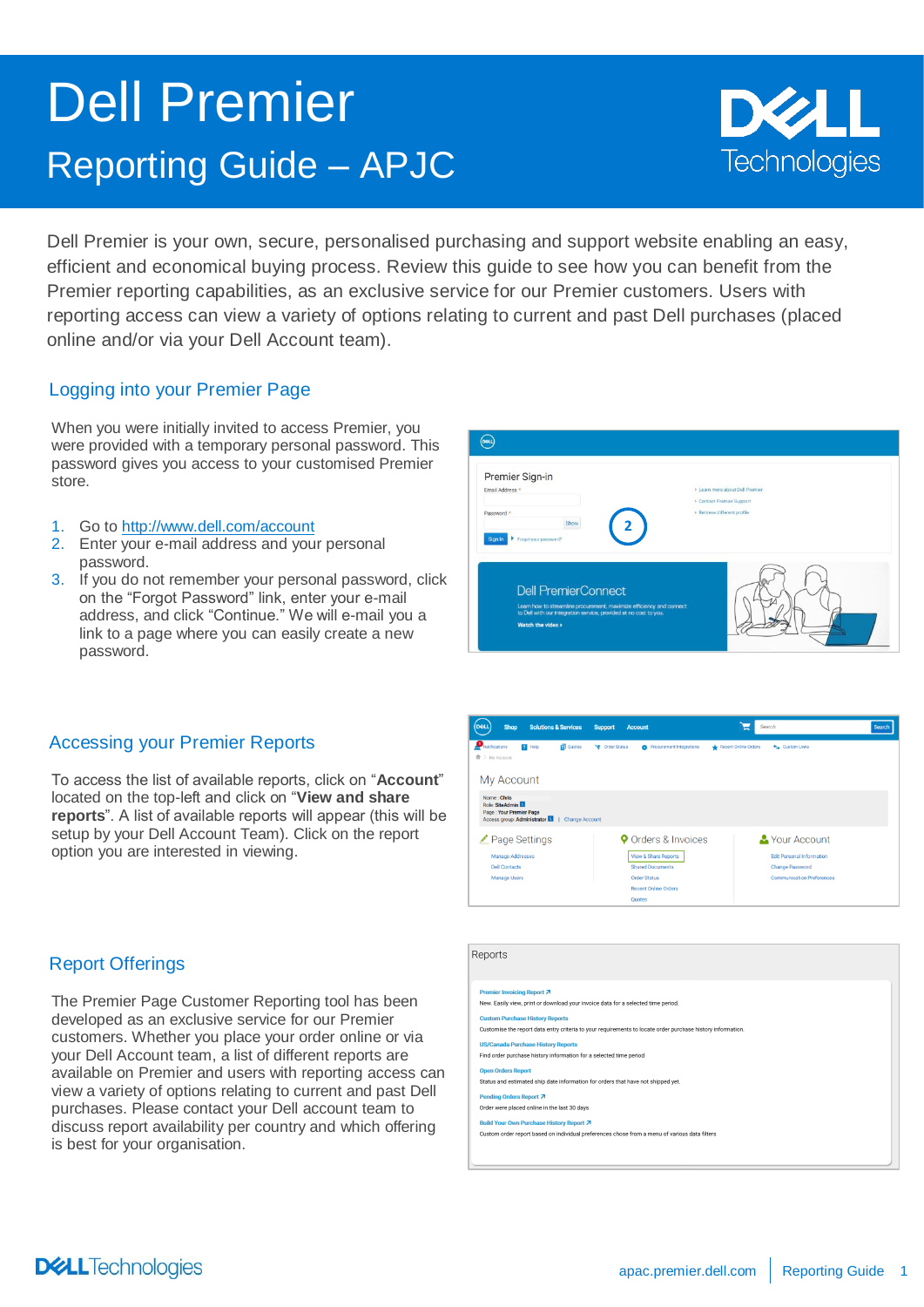#### 1. **Pending Order History Report**

The Pending Order History report provides you with order information such as IRN number, quantity, amount and order date for orders placed online in the last 30 days.

#### 2. **Purchase History Report**

This report allows you to find order purchase history information for a selected time period. You can search for individual reports using reporting criteria or select a standard report type, invoice status, and order date range. When you have selected your criteria, just click '**Submit**" to view your detailed report. Results can be sorted by columns or filtered by attributes.

#### 3. **Prestige Warranty Report**

Premier Warranty report with 15-month rolling bar graph showing the number of expired warranties for each of the last 14 months (including the current month total to previous week).

#### 4. **Build Your Own Purchase History Report**

Build your favorite report from all available "order", "customer", and "tracking and delivery" details.

#### 5. **Reports by Email**

We also offer the ability to receive reports by email: in that case, please submit a request by clicking 'Reports by Email" under the "Reports" tab. Just indicate your email address and the reports you would like to receive, the frequency (quarterly, monthly, weekly or daily). Finalize your request by clicking "Submit".

#### 6. **Order Status report**

Use the "**Order Status**" report to quickly check the status of your orders.

Order Status information can be accessed from the navigation menu bar across the top of your page or from the "My Tools" section. You are able to access order status details within the past 2 years by customizing the filter drop down menu options.

You will be able to access useful links (request order cancellation, contact customer support, View packing slip, request an invoice....) at the order detail level – simply click on the order number.

| Custom Purchase History Reports                                                       |                                                                                                                        |
|---------------------------------------------------------------------------------------|------------------------------------------------------------------------------------------------------------------------|
| * Indicates required field                                                            | <b>Definitions</b>                                                                                                     |
| Create a new report or use the pull-down below to select a customized report to edit. | <b>Order Amount</b><br>Cost before Tax and Delivery.                                                                   |
| <b>Create a New Report</b>                                                            | <b>Contract Code</b>                                                                                                   |
| * Report Name<br><b>Create New Report</b><br>o                                        | Used by Public Sector only.<br>Contract under which the order<br>was purchased.                                        |
|                                                                                       | <b>Order Date</b>                                                                                                      |
| <b>Edit a Customized Report</b>                                                       | Date the order was validated by<br>Dell, after it was placed online.                                                   |
| <b>Choose Report</b><br>$\checkmark$                                                  | <b>Order Status</b>                                                                                                    |
| <b>Edit Customized Report</b><br><b>Delete Customized Report</b>                      | Current stage of your order, such<br>as Pending Production, In<br>Production, Hold, Delivery<br>Complete Invoiced Paid |

| Recent orders<br><b>Select</b><br>My Favorites (optional)<br><b>Select</b>                                 |                               |                                                           |
|------------------------------------------------------------------------------------------------------------|-------------------------------|-----------------------------------------------------------|
|                                                                                                            |                               |                                                           |
|                                                                                                            |                               |                                                           |
|                                                                                                            |                               |                                                           |
|                                                                                                            | - OR - Select all report data | No                                                        |
| Select your preferred report data & download report<br>Order details (3)<br>Save selection to my favorites | Customer details (0)          | Tracking and Delivery details $(0)$ $\blacktriangleright$ |

| Reports by Email                                   |             |
|----------------------------------------------------|-------------|
| * Indicates required field                         | 5           |
| * Email                                            |             |
| <b>Available Reports</b>                           | * Frequency |
| Purchase History Report                            | Quarterly   |
| <b>Warranty Report</b>                             | Quarterly   |
| $\triangleright$ Cancel<br>$\triangleright$ Submit |             |

| DELL<br><b>Shop</b><br><b>Solutions &amp; Services</b>                            | <b>Account</b><br><b>Support</b>                                                                     | Search<br>▭                                                                                       | Search                                                              |
|-----------------------------------------------------------------------------------|------------------------------------------------------------------------------------------------------|---------------------------------------------------------------------------------------------------|---------------------------------------------------------------------|
| Notifications<br><b>El</b> Quotes<br><b>*</b> Recent Online Orders                | <b>Ve Order Status</b><br>$\vert$ Help                                                               | <b><i><u>Ca.</u></i></b> Custom Links                                                             |                                                                     |
| Welcome to Premier                                                                |                                                                                                      |                                                                                                   |                                                                     |
| My Tools                                                                          |                                                                                                      |                                                                                                   |                                                                     |
| <b>Quotes</b><br>Purchase or manage your eQuotes and<br>Sales Quotes. Find Quote  | <b>Standard Configurations</b><br>Choose from your catalog of products<br>and solutions. Get Started | <b>Order Status</b><br>Get tracking information and review<br>previous orders. Check order status | <b>Lists</b><br>View your Lists of favorite products. Learn<br>more |
| Shop Dell<br>Products                                                             |                                                                                                      |                                                                                                   |                                                                     |
| Take a look at Dell's wide<br>range systems, servers,<br>storage and accessories. | Laptops & 2-in-1                                                                                     | <b>Workstations</b><br><b>Desktops &amp; All-in-Ones</b>                                          | Servers, Storage &<br><b>Networking</b>                             |